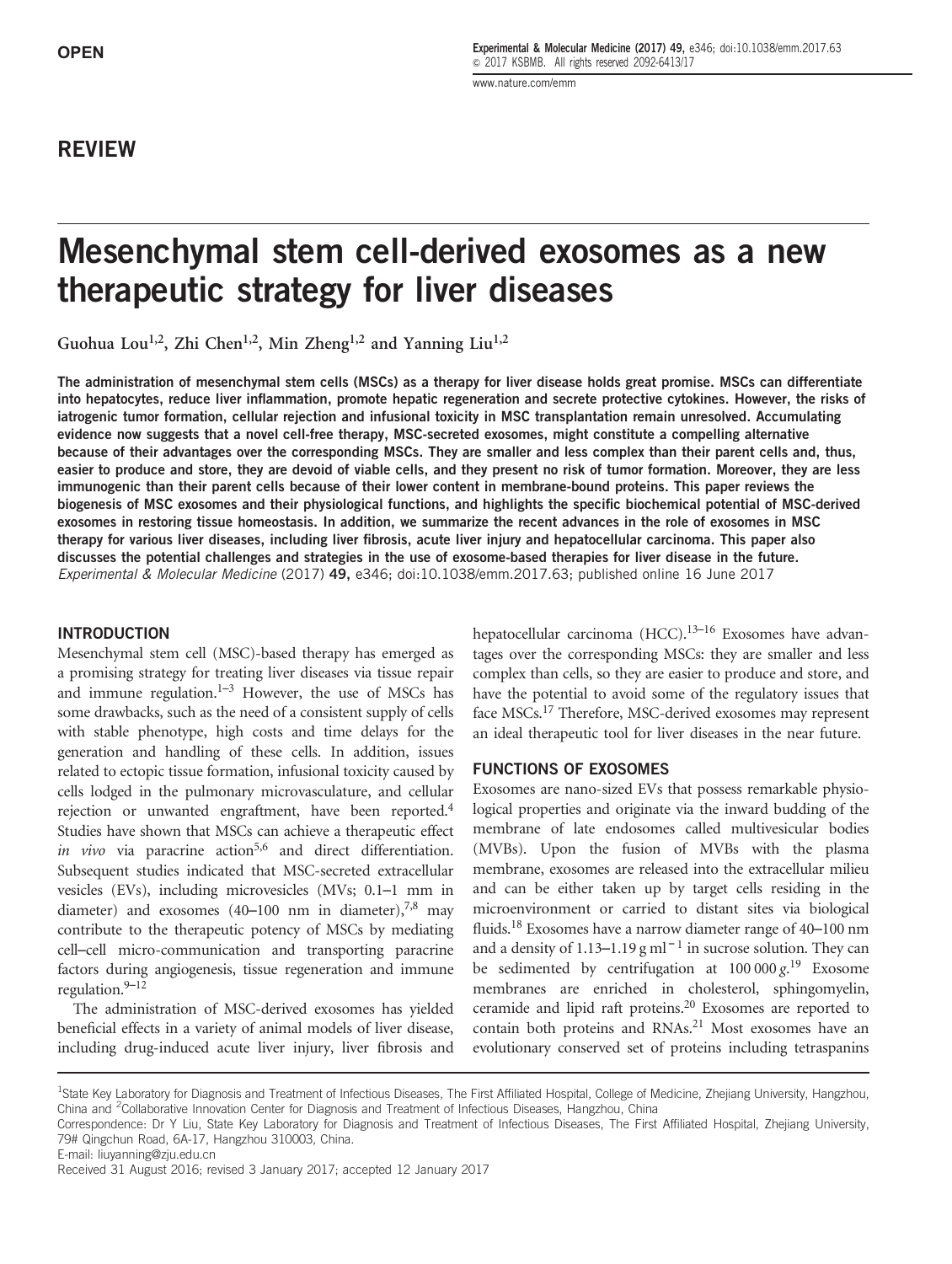(CD81, CD63 and CD9), heat-shock proteins (HSP60, HSP70 and HSP90), ALIX and tumor susceptibility gene 101 (TSG101); however, they also have unique tissue/cell type-specific proteins that reflect their cellular source.<sup>[22](#page-6-0)</sup>

### General physiological functions of exosomes

Exosomes were once thought to be 'trash bags' for cells to discard unwanted proteins. However, over the past decade, they have emerged as an important intercellular communication vehicle for modulating or mediating a variety of cellular processes. Exosome release is currently considered an integral mechanism of cell-to-cell communication that may affect both neighboring cells and distant parts of the body.

In the immune system, exosomes have been demonstrated to have a key role in mediating both adaptive and innate immune responses, thereby participating in antigen presentation by spreading antigens in association with MHC-II and MHC-I molecules. For example, B-lymphocyte- and dendritic cell (DC)-derived exosomes stimulate T cells and initiate host immune responses.<sup>[23,24](#page-6-0)</sup> When pulsed with tumor peptides, DC-derived exosomes prime cytotoxic T cells and suppress tumor growth in mice.<sup>25</sup>

Interestingly, virally or bacterially infected cells use exosomes as vehicles to disseminate disease.<sup>[26,27](#page-6-0)</sup> The exosomes that are secreted from scrapie-infected epithelial and neuroglial cells, which contain infectious prion protein (PrP) scrapie (PrPsc), may contribute to intercellular membrane exchange and the spread of prions throughout the organism.<sup>28</sup> Exosomes derived from cells infected by human immunodeficiency virus type  $1,^{29}$ Epstein–Barr virus,  $30$  Herpes simplex virus- $1^{31}$  $1^{31}$  $1^{31}$  and hepatitis C virus $32$  circulate in the bloodstream, attack and enter their target cells. Viruses that are delivered by exosomes are released and replicate within them, giving rise to a systematic distribution of viral agents that influence the host immune cells.<sup>33</sup> Similar to virally infected cells, bacterially infected cells such as Mycobacterium tuberculosis-, Mycobacterium bovis- or Mycobacterium avium-infected macrophages release exosomes that contain pathogen-derived antigens, $34$  which have an important role in immune surveillance during intracellular bacterial infections.

Cancer cells also utilize exosomes in tumor progression and metastasis. Highly metastatic melanoma cell-derived exosomes can promote epithelial–mesenchymal transition in primary melanocytes[.35](#page-6-0) Glioblastoma multiforme cell-derived hypoxic exosomes can secrete and transfer potent growth factors into vascular cells to promote tumor vascularization during tumor development.<sup>[36](#page-6-0)</sup> Tumors such as melanoma and colorectal carcinoma also secrete exosomes to induce immunosuppressive myeloid cells and possibly enable tumors to evade the immune system.<sup>[37](#page-6-0)</sup> The nucleic acid content of exosomes also appears to be important in tumor metastasis; for instance, the PTEN-targeting microRNAs, which are transferred by astrocyte-derived exosomes, enhance brain metastasis outgrowth[.38](#page-6-0)

Recently, exosomes have also been implicated in degenerative diseases. In Parkinson's and Alzheimer's patients, neuronsecreted exosomes containing α-synuclein<sup>39</sup> and amyloid-β peptide  $(AB)$ ,<sup>[40](#page-6-0)</sup> respectively, have been reported. These exosomes can contribute to the nucleation or physical dissemination of the α-synuclein and Aβ aggregates that characterize the two diseases. Another study showed that exosomes from interleukin-1β (IL-1β)-stimulated human synovial fibroblasts could induce osteoarthritis-like changes in both in vitro and ex vivo models: this might represent a novel mechanism involving osteoarthritis-affected joints via pathogenic signal communication.[41](#page-6-0)

Moreover, exosomes are emerging as mediators in tissue regeneration. During injury, cardiomyocyte progenitor cells secrete exosomes to stimulate the migration of endothelial cells and promote cardiac regenerative activity.<sup>42</sup> Exosomes have also been shown to be involved in the regeneration of peripheral nerves and in the repair of neuronal injuries.<sup>43</sup> Furthermore, their ability to cross the blood–brain barrier has prompted extensive investigations to use them as delivery vehicles to treat neurological disorders.<sup>44</sup>

#### Functions of MSC-derived exosomes

The physiological function of MSC-derived exosomes has not been defined. They may act as an intercellular communication vehicle for modulating or mediating cellular processes, similar to the exosomes derived from cell types. MSC-derived exosomes may interact with multiple cell types within adjacent and remote areas to elicit appropriate cellular responses; they affect the stromal support functions of MSCs through the maintenance of a dynamic and homeostatic tissue microenvironment.<sup>[45](#page-6-0)</sup>

Similar to exosomes in general, MSC-derived exosomes carry complex cargo, including nucleic acids, proteins and lipids. Through mass spectrometry, antibody array and microarray analysis,  $> 850$  unique gene products and  $> 150$ miRNAs have been identified in the cargo of MSC-derived exosomes[.46,47](#page-6-0) These exosomal proteins and miRNAs are functionally complex, and are implicated in many diverse biochemical and cellular processes, such as communication, immune regulation, bioenergetics, tissue repair and regeneration and metabolism. Thus, MSC-derived exosomes display the potential to elicit diverse cellular responses and interact with various cell types.

MSC-derived exosomes have a key role in mediating the capacity of MSCs to function as stromal support cells to maintain homeostasis within the tissue and respond to external stimuli. This role is particularly important when the homeostasis of the tissue microenvironment is disrupted by disease or injury; this, in turn, compromises normal tissue function. MSC-derived exosomes are highly enriched in biologically active molecules, such as proteins and RNAs, and are therefore well equipped for this role.<sup>48</sup> Many of the proteins found in exosomes are enzymes, with activities that are catalytic rather than stoichiometric and are dictated by their microenvironment (for example, substrate concentration or pH). Therefore, the enzyme-centric feature of exosomes may alleviate the risk of over- or under-dosing if they are used as therapeutical agents[.49](#page-6-0) A significant clustering of glycolytic enzymes has been

 $\overline{2}$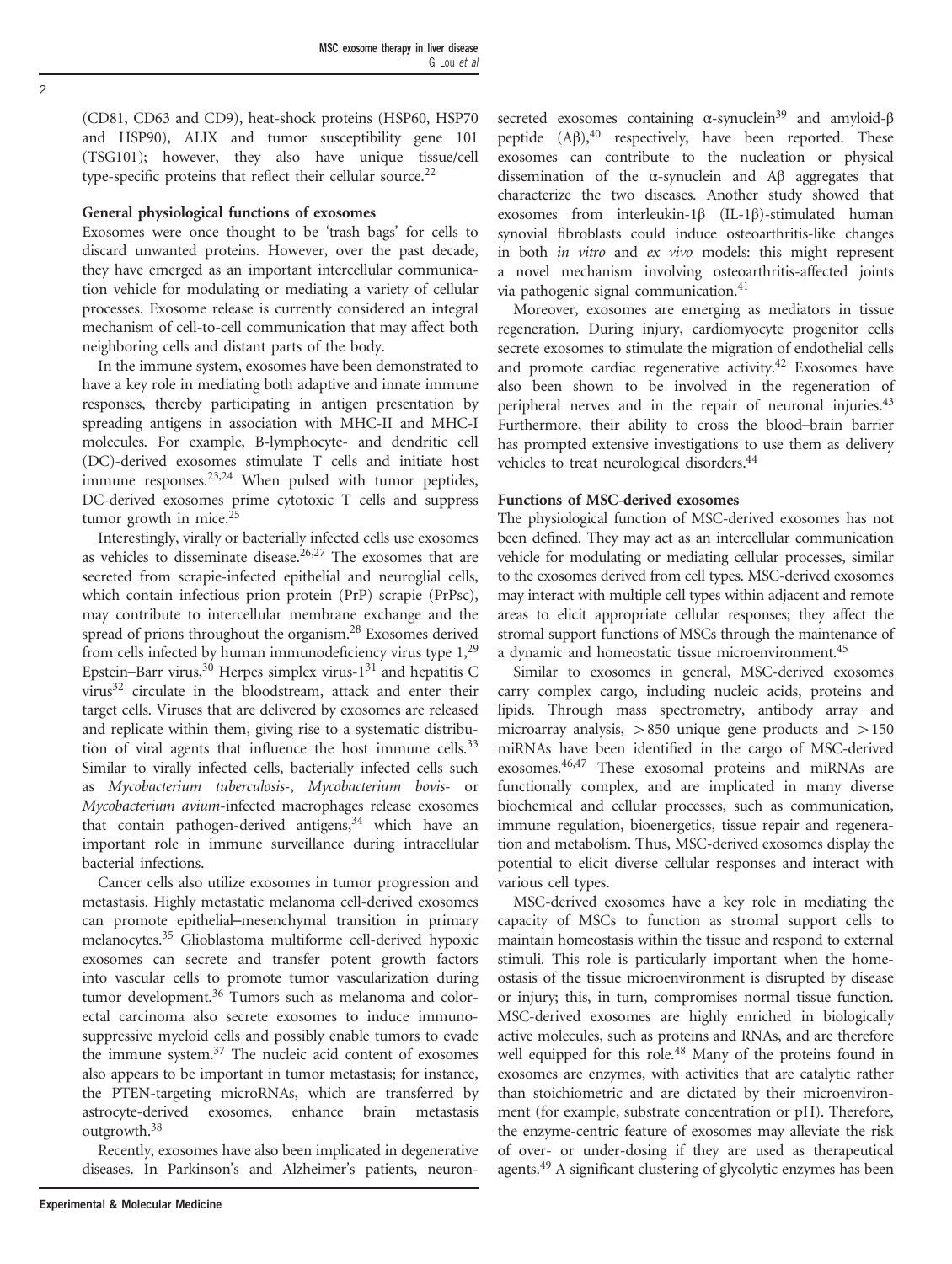found in MSC exosomes; if they are given as therapy, these enzymes from MSC exosomes can ameliorate the glycolytic deficit and potentially increase glycolytic flux and ATP production in the reperfused myocardium.[50](#page-7-0)

Moreover, exosomes are the ideal vehicles to protect and deliver molecules to the appropriate targets. By encapsulating molecules within their membranes, exosomes can protect enzymes or RNAs against degradation and facilitate their intracellular uptake via the cellular endocytosis of exosomes.[51,52](#page-7-0) The uptake of exosomes has been reported to be modified by microenvironmental acidity,<sup>53</sup> and tissue injury is often characterized by tissue acidosis.<sup>[54](#page-7-0)</sup> Exosomes would be preferentially taken up by cells in injured tissues. Furthermore, exosomes are nanometer-sized particles that can be easily transferred through blood and other biological fluids. Thus, MSC-derived exosomes can mediate cell communication in both adjacent and remote areas via paracrine and endocrine signaling. The capacity of MSC-derived exosomes to restore and maintain the homeostasis of the tissue microenvironment would depend on the biochemical potential of their protein and RNA cargo.

# THERAPEUTIC PROPERTIES OF MSC-DERIVED EXOSOMES ON LIVER DISEASE

The unique ability of MSCs to self-renew and their multipotentiality have made them a promising cell-based strategy for treating liver diseases. Recent studies have shown that MSC-derived exosomes are as potent as parent stem cells in the regeneration of various organ injury models, primarily through the transfer of their cargo to the recipient cells, which are consequently modified in their function and/or phenotype.<sup>55,[56](#page-7-0)</sup> As shown in [Table 1](#page-3-0), multiple recent studies have presented preclinical data addressing the reparative and regenerative properties of MSC-derived exosomes in liver diseases.[13](#page-6-0)–16[,57](#page-7-0)

# MSC-derived exosomes for liver fibrosis

The application of MSCs in animal models of liver fibrosis/ cirrhosis and, eventually, in patients ameliorates the progress of the disease[.58](#page-7-0) Similar results were obtained when MSC-conditioned media (MSC-CM) were applied instead,<sup>[58,59](#page-7-0)</sup> which suggests that MSCs might achieve a therapeutic effect in vivo via their secreted EVs, such as exosomes.

Several studies have focused on the therapeutic effects of MSC-derived exosomes in a mouse model of liver fibrosis. Using a carbon tetrachloride  $(CCl<sub>4</sub>)$ -induced liver injury model in Kunming mice, Li et al. found that the exosomes derived from human umbilical cord MSCs ameliorate liver fibrosis by inhibiting both the epithelial–mesenchymal transition of hepatocytes and collagen production. Exosomes were found to significantly restore the serum aspartate aminotransferase activity and inactivate the TGF-β1/Smad signaling pathway by decreasing collagen type I/III and TGF-β1 and the phosphorylation of Smad2[.14](#page-6-0) Another study showed that chorionic platederived MSCs could release exosomes containing miR-125b, mediate miR-125b transfer between MSCs and target cells, such as Hedgehog (Hh)-responsive hepatic stellate cells  $(HSCs)$ , and thus alleviate hepatic fibrosis in  $CCL$ -treated Sprague–Dawley rats by impeding the activation of Hh signaling via the inhibition of Smo expression.<sup>15</sup> Our unpublished data showed that the exosomes produced by adipose tissue-derived MSCs (AD-MSC-122) expressing miR-122 were more effective than were those expressing scramble miRNA or naive exosomes in reducing the proliferation and activation of the human HSC cell line LX2 or primary HSCs from C57BL/6 mice. AD-MSC-122-derived exosomes could transfer miR-122 into HSCs cells and then regulate the expression of miR-122-target genes, such as P4HA1 and IGF1R, which have been shown to be involved in the proliferation and collagen maturation of HSCs.<sup>60,61</sup> These data indicate that miR-122-modification may improve the therapeutic efficacy of AD-MSCs via exosome-mediated miR-122 delivery, thereby representing a new strategy for treating liver fibrosis.

# MSC-derived exosomes for acute liver injury

The therapeutic effects of MSC MVs have been reported in several experimental models of acute kidney, cardiac, neural and lung injury. In acute kidney injury models induced by cisplatin, <sup>62</sup> glycerol,<sup>63</sup> ischemia-reperfusion  $(I/R)$ ,<sup>[64](#page-7-0)</sup> nephrectomy<sup>65</sup> and drug toxicity (gentamicin), 66 MSC exosomes or MVs can improve renal function and reduce the extent of kidney damage. A single administration of MSC exosomes immediately following cisplatin- or I/R-induced acute kidney injury alleviates inflammation, mitigates renal cell apoptosis, and enhances the proliferation of renal epithelial cells.<sup>10[,62](#page-7-0)</sup> In myocardial I/R injury, the administration of purified MSC exosomes before reperfusion significantly reduces the infarct size and improves the left ventricular function.<sup>67,68</sup> Further studies have shown that MSC-derived exosomes exert protective effects against myocardial I/R injury possibly through several mechanisms, such as anti-apoptosis, cardiac regeneration, anti-cardiac remodeling, anti-inflammatory effects, neovascularization and anti-vascular remodeling[.69,70](#page-7-0)

However, to date, only a few groups have studied the therapeutic effects of MSC exosomes in acute liver injury[.13](#page-6-0) Tan et al. found that HuES9.E1 MSC-derived exosomes elicit hepatoprotective effects both in in vitro models of acetaminophen or  $H_2O_2$ -induced hepatocyte injury and in a C57BL/6 mouse model of CCl<sub>4</sub>-induced acute liver injury, primarily through an increase in hepatocyte proliferation, as demonstrated by elevated proliferating cell nuclear antigen and high cell viability. The increased survival rate is associated with the upregulation of genes involved in the priming phase liver regeneration, which subsequently lead to high expression of proliferation proteins (proliferating cell nuclear antigen and Cyclin D1), the anti-apoptotic gene Bcl-xL and the signal transducer and activator of transcription 3 (STAT3). However, the therapeutic effect of MSC-derived exosomes does not occur via the modulation of oxidative stress during hepatic injury.<sup>13</sup> At the CSH-AASLD & CSH-EASL Joint Scientific Symposiums meeting on Hepatology (Beijing, 2016), we presented our study indicating that transplantation of exosomes released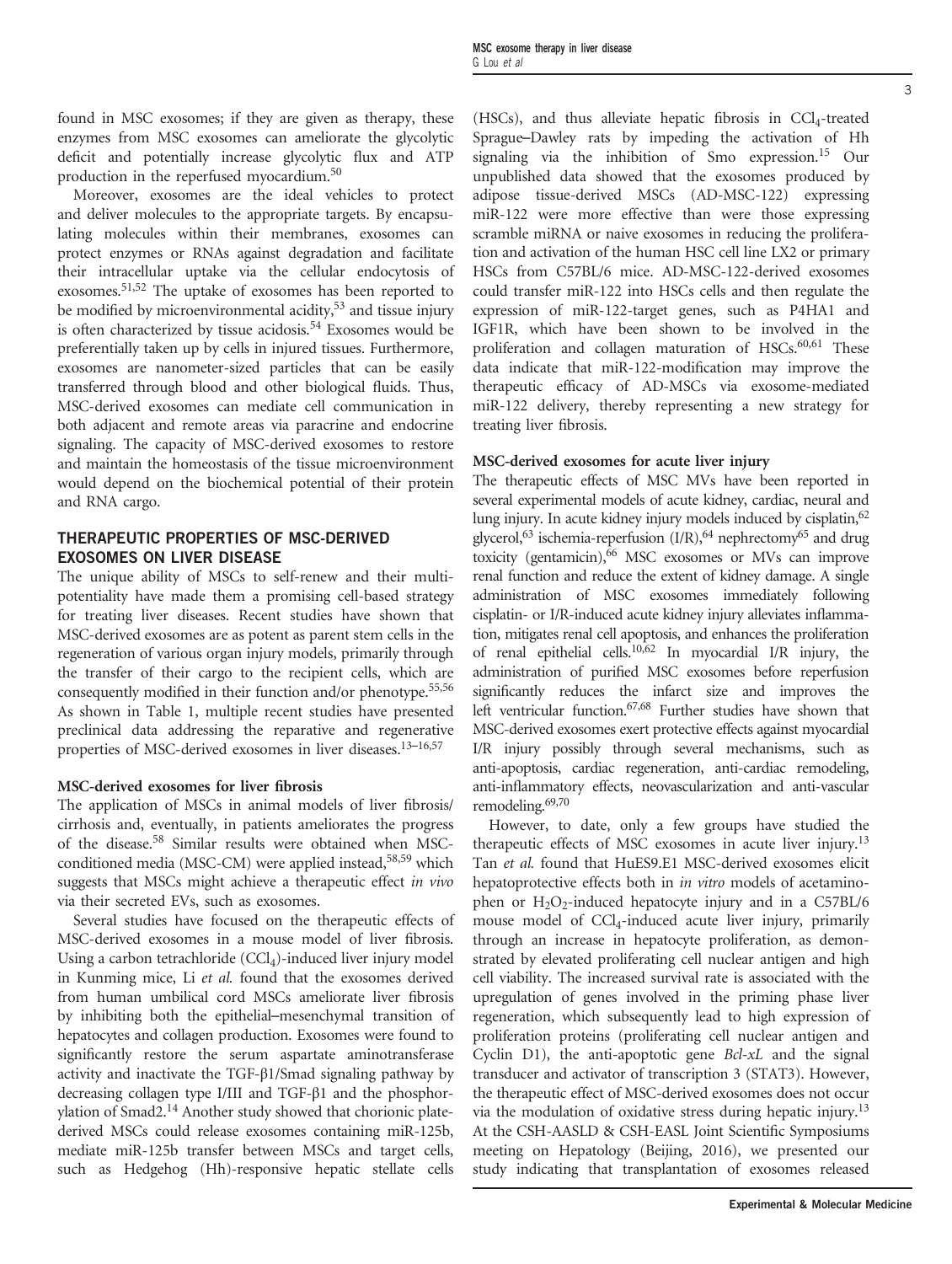<span id="page-3-0"></span>

| Table 1 Application of MSC-derived exsomes in liver diseases |
|--------------------------------------------------------------|
|--------------------------------------------------------------|

| MSCs                    | miRNA/target genes                        | Animal strain         | Disease model                                                                                    | <b>Functions</b>                                                                                      | Ref        |
|-------------------------|-------------------------------------------|-----------------------|--------------------------------------------------------------------------------------------------|-------------------------------------------------------------------------------------------------------|------------|
| hucMSCs                 | Unknown                                   |                       | Kunming mouse $CCl4$ -induced liver fibrosis                                                     | Inhibit hepatocytes EMT and collagen production through<br>inactivating $TGF-\beta1/Smad pathway$     | 14         |
| CP-MSCs                 | $miR-125b/Smo$                            | rat                   | $Sprague-Dawley$ $CClA$ -induced liver fibrosis                                                  | Impede Hh signaling activation in HSCs by inhibiting Smo<br>expression                                | -15        |
|                         | AD-MSC-122 miR-122/P4HA1.<br>IGF1R        |                       | $C57BL/6$ mouse $CCl4$ -induced liver fibrosis                                                   | Reduce the proliferation and activation of HSCs more<br>effectively than naïve AD-MSCs                | <b>UPD</b> |
| HuES9.E1<br><b>MSCs</b> | Unknown                                   |                       | C57BL/6 mouse CCl <sub>4</sub> , APAP or H <sub>2</sub> O <sub>2</sub> -<br>induced liver injury | Increase hepatocyte proliferation by upregulating prolifera-<br>tion proteins and anti-apoptosis gene | 13         |
| AD-MSCs                 | Unknown                                   |                       | C57BL/6 mouse Con A-induced acute liver<br>failure                                               | Reduce serum ALT and AST levels and proinflammatory<br>cytokines production                           | <b>UPD</b> |
| AD-MSCs                 | Unknown                                   |                       | Fischer-344 rat Rat N1S1 cell-bearing<br>orthotopic HCC model                                    | Suppress HCC by promoting NKT cell anti-tumor responses 16                                            |            |
|                         | AD-MSC-122 miR-122/CCNG1.<br>ADAM10, etc. | BALB/c nu/nu<br>mouse | HepG2 cell xenograft nude<br>mice                                                                | Sensitize HCC to 5-FU or sorafenib therapy                                                            | 57         |

Abbreviations: AD-MSCs, adipose tissue-derived MSCs; AD-MSC-122, miR-122-expressed AD-MSCs; ALT, alanine aminotransferase; AST, aspartate aminotransferase; CP-MSCs, chorionic plate-derived MSCs; HuES9.E1 MSCs, hESC-derived HuES9.E1 MSCs; hucMSCs, human umbilical cord MSCs; UPD, our unpublished data; 5-Fu, 5-fluorouracil.

from AD-MSC can significantly reduce the elevated serum levels of alanine aminotransferase and aspartate aminotransferase, liver inflammation and necrosis in concanavalin A (Con A)-induced hepatitis in C57BL/6 mice as well as the serum levels of proinflammatory cytokines, including tumor necrosis factor-α (TNF-α), interferon-γ (IFN-γ), IL-6, IL-18 and IL-1β, and the inflammasome activation in mouse liver.

MSCs offer an opportunity to treat acute liver injury induced by lipopolysaccharide  $(LPS)$ ,<sup>71</sup> thioacetamide,<sup>72</sup> I/R,<sup>73</sup> and radiation, $74$  and MSC-CM has been shown to exert a protective effect on these models.<sup>75,[76](#page-7-0)</sup> Thus, we have reason to believe that the transplantation of MSC-derived exosomes may be a novel therapeutic approach for treating various types of acute liver injury.

#### MSC-derived exosomes for HCC

MSCs have recently gained much attention for their application to tumor therapy because MSCs can mobilize from the bone marrow or other tissues to the tumor microenvironment.<sup>[77,78](#page-7-0)</sup> Several studies have shown that MSCs can either promote or inhibit tumor progression in different tumor models.[79](#page-7-0)–<sup>82</sup> However, the mechanisms by which MSCs control tumor cells remain unclear.

MSC-secreted paracrine factors, which are delivered by EVs, have been shown to mediate their effects on tumor progression.[83](#page-7-0) For example, exosomes that are released from multiple myeloma patient bone marrow (BM)-derived MSCs promote multiple myeloma tumor growth in SCID-beige mice.<sup>[84](#page-7-0)</sup> MVs derived from human Wharton's jelly MSCs promote renal cancer cell growth and aggressiveness in BALB/c nu/nu mice.<sup>[85](#page-7-0)</sup> BM-MSC-derived exosomes promote gastric or colon tumor growth in BALB/c nu/nu mice by enhancing the expression of vascular endothelial growth factor in tumor cells, $86$  and they facilitate nasopharyngeal carcinoma progression and migration in non-obese diabetic/severe combined immunodeficient

(NOD/SCID) mice by activating the FGF19-FGFR4-dependent ERK signaling cascade and epithelial–mesenchymal transition.<sup>[87](#page-7-0)</sup> However, exosomes also exhibit anti-tumor effects. Bruno et al.<sup>[88](#page-7-0)</sup> found that exosomes from human BM-MSCs inhibit the growth and survival of three different human tumor cell lines, and similar results were observed in NOD/SCID mouse models. In another study, mouse BM-MSC-derived exosomes were found to suppress tumor progression and angiogenesis in the mouse breast cancer cell line 4T1 by downregulating the expression of vascular endothelial growth factor in vitro and in vivo via shuttling miR-16, which is a known effector of vascular endothelial growth factor that is enriched in MSC-derived exosomes[.89](#page-7-0) A different study showed that exosomes derived from menstrual stem cells suppress the secretion of pro-angiogenic factors in prostate tumor cell line PC3 in a reactive oxygen species-dependent manner and inhibit angiogenesis of prostate tumor in PC3-bearing NOD SCID gamma mice.[90](#page-7-0) The different effects of MSC-derived exosomes on tumor growth may be due to the heterogeneity of MSCs. MSCs from different donors or tissue sources may release exosomes containing cell-specific molecules to promote or prevent tumor development. In addition, the different tumor types and in vivo tumor models examined and the variation in the way and time exosomes are administered may also influence the effect of exosomes on tumor progression.<sup>91</sup>

To date, only a few studies have shown the effect of MSC exosomes on HCC. MVs derived from BM-MSCs inhibit cell cycle progression and induce apoptosis in HepG2 cells. The intra-tumor administration of MVs in established tumors generated by a subcutaneous injection of HepG2 cells in SCID mice significantly inhibits tumor growth.<sup>88</sup> A recent study showed that AD-MSC-derived exosomes in rat N1S1 cells, which is an orthotopic HCC model, can promote NKT cell anti-tumor responses in rats, thereby facilitating HCC suppression, low-grade tumor differentiation and an increase of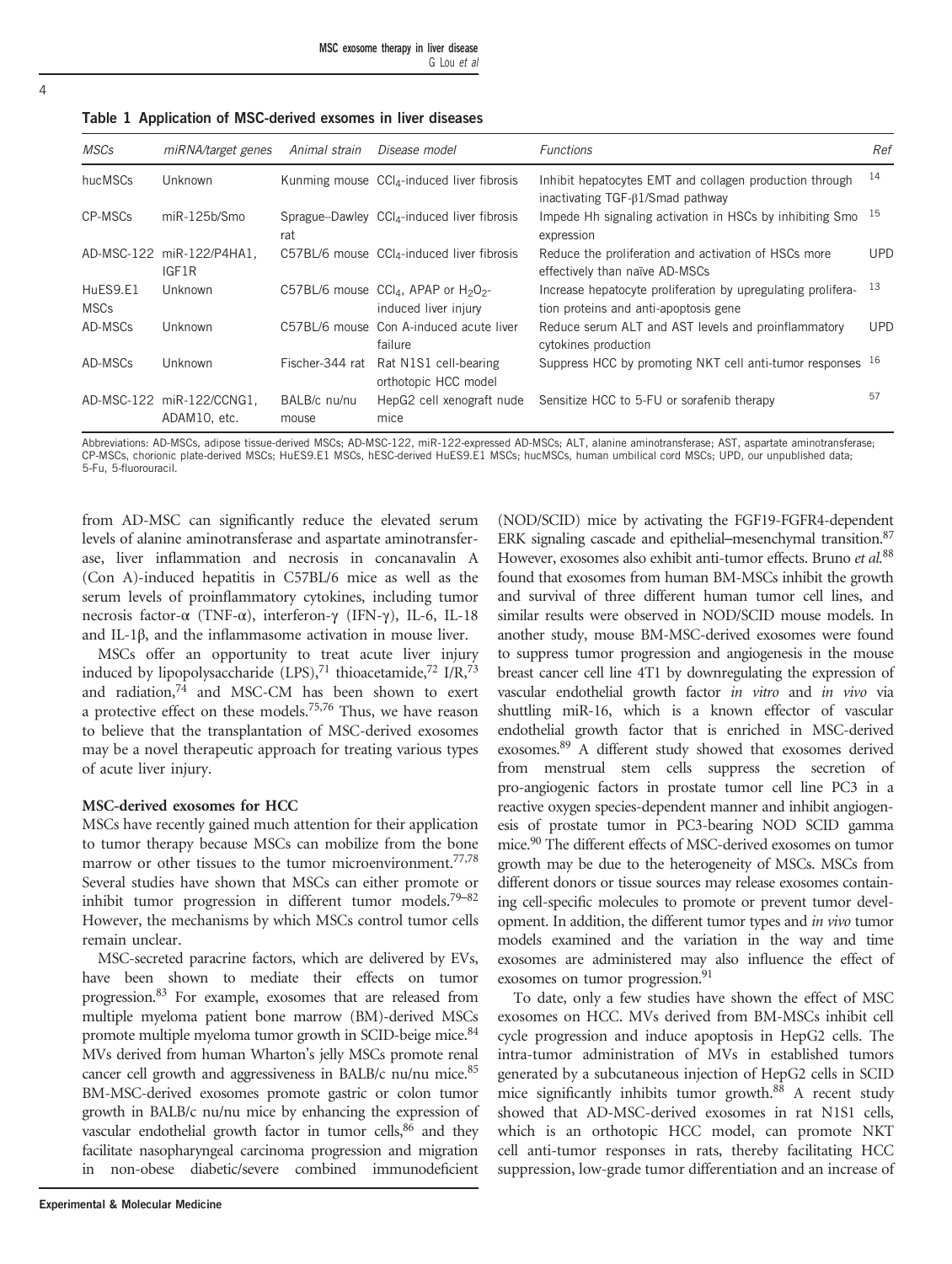the early apparent diffusion coefficient, which is a measure of the magnitude of water diffusion within the tissue and can be used as an early biomarker of treatment response.<sup>16</sup>

In addition to their role in modulating tumor development, MSCs-derived exosomes influence tumor chemosensitivity. Exosomes from human umbilical cord MSCs significantly induce the resistance of gastric cancer cells to 5-fluorouracil in a BALB/c nu/nu mice subcutaneous xenograft tumor model by antagonizing 5-fluorouracil-induced apoptosis by enhancing the expression of multidrug resistance-associated proteins.<sup>92</sup> In another study, exosomes from anti-miR-9-transfected BM-MSCs delivered anti-miR-9 into temozolomide-resistant glioblastoma multiforme cells and reversed their chemoresistance by affecting the expression of the multidrug transporter P-glycoprotein.<sup>[93](#page-7-0)</sup>

In one of our previous studies, we found that naïve AD-MSC-derived exosomes have no effect on tumor growth and chemosensitivity in HepG2 cell xenografts in BALB/c nu/nu mice. Because miR-122 has an essential role in increasing the chemosensitivity of HCC cells by targeting CCNG1, ADAM10 and IGF1R, we modified AD-MSCs with miR-122. Exosomes from miR-122-modified AD-MSC (122-Exo) could mediate miR-122 transfer between AD-MSCs and HCC cells, thereby enhancing cell sensitivity to chemotherapeutic agents by regulating miR-122-target gene expression in HCC cells. Moreover, an intra-tumor injection of 122-Exo significantly sensitizes HCC to sorafenib therapy in vivo.<sup>[57](#page-7-0)</sup> The different<br>anti-cancer effects of AD-MSC-derived exosomes on HCC anti-cancer effects of AD-MSC-derived exosomes on HCC between our study and the study performed by Ko et al. in a rat model may be due to differences in the tumor model of HCC investigated. In a previous study, Ko et al.<sup>[16](#page-6-0)</sup> used N1S1 rat HCC cells to obtain an orthotopic HCC model in Fischer-344 (F344) rats, which have a normal immune system. They found that AD-MSC-derived exosomes promote NKT cell anti-tumor responses in rats, thereby facilitating HCC suppression. This finding suggests that the anti-cancer effect of AD-MSC-derived exosomes is mainly by promoting anti-cancer immunity. In our study, we used HepG2 human HCC cells to construct a subcutaneous xenograft model in nude mice in which the immune-mediated anti-cancer effect of AD-MSC-derived exosomes could not be observed.

The use of MSC-derived exosomes in cancer therapy must be conducted with caution because their role in tumor growth remains unclear. A better understanding of the mechanisms involved in the regulation of MSC-derived exosomes is important to determine their true role in cancer progression and guide researchers in the development of important therapeutic agents through their specific modification.

#### MSC-derived exosomes for drug delivery

Advances in biomedical research have generated an increasing number of potential targets for treating liver disease or delaying disease progression. Unfortunately, many of these targets are undruggable because they are intracellular, present in many cell types, poorly soluble or rapidly inactivated. Although pharmaceutical drug vehicles (for example, synthetic lipid

and nanoparticles), have successfully circumvented many of these problems, exosomes, as a mimic of 'nature's delivery systems,' are highly attractive as a potential alternative to deliver drugs to target cells via membrane fusion or endocytosis. Given the problems associated with many of the current nanoparticulate delivery systems, exosomes can avoid phagocytosis or degradation by macrophages and also circulate for extended time periods within the body because of nature's own cellular product. Unlike typical nanoparticulate systems such as liposomes or polymeric nanoparticles, exosomes can potentially avoid the endosomal pathway and lysosomal degradation, and deliver cargoes directly into the cytoplasm. By avoiding the endosomal pathway, the transfection efficiency for molecules such as siRNA can be enhanced.<sup>[94](#page-8-0)</sup> Moreover, exosomes have other features of an ideal drug delivery vehicle. First, the presence of proteins and RNAs in exosomes indicates that they can be loaded with such biological materials.[95](#page-8-0) Second, exosomes can penetrate the blood–brain barrier, <sup>[96](#page-8-0)</sup> which has proven to be highly impenetrable to many drugs. Third, exosomes are naturally stable and have inherent targeting properties depending on their composition.  $97,98$  $97,98$ Finally, exosomes are amenable to membrane modifications that enhance cell type-specific targeting.<sup>99,100</sup>

Among the cell types that are known to produce exosomes, MSC are the ideal candidate for the mass production of exosomes for drug delivery. At present, MSC-derived exosomes have been used as drug delivery vehicles in tumor therapy and regenerative medicine in some studies.[101](#page-8-0),[102](#page-8-0) Upon in vitro exposure to high concentrations of paclitaxel (PTX), BM-MSCs can package and deliver this active drug through their exosomes. The PTX-loaded exosomes acquire strong anti-tumor effects on human pancreatic adenocarcinoma (CFPAC-1), in vitro.<sup>[103](#page-8-0)</sup> Exosomes from BM-MSCs overexpres-<br>sing miR-146b or miR-143 can significantly reduce the growth sing miR-146b or miR-143 can significantly reduce the growth of glioma xenografts in a Fischer rat model or the migration of osteosarcoma cells in vitro, through delivery of these antitumor miRNAs into the target tissue or cells, respectively.<sup>104,105</sup> BM-MSCs loaded with anti-miR-9 can transfer this anti-miR into co-cultured-glioblastoma cells via secreted exosomes, thereby conferring temozolomide chemosensitivity[.93](#page-7-0)

In addition to their use in tumor therapy or chemotherapy, MSC exosome-shuttled therapeutic materials have been used in regenerative medicine. CXCR4-enriched exosomes released from CXCR4-overexpressing rat BM-MSCs can protect cardiomyocytes from ischemic injury both in vitro and in a rat model of myocardial infarction. Upregulation of the Akt signaling pathway contributes to these beneficial effects, suggesting that CXCR4-enriched exosomes may serve as an additional therapeutic strategy to promote cell survival and angiogenesis in ischemic hearts following myocardial infarction[.106](#page-8-0)

To date, there are few studies on the use of MSC-derived exosomes for drug delivery in liver diseases. Because specifically modified MSCs and their conditioned media show better therapeutic efficacy on liver diseases $1,107$ , and because exosomes that contain therapeutic molecules can be mass produced from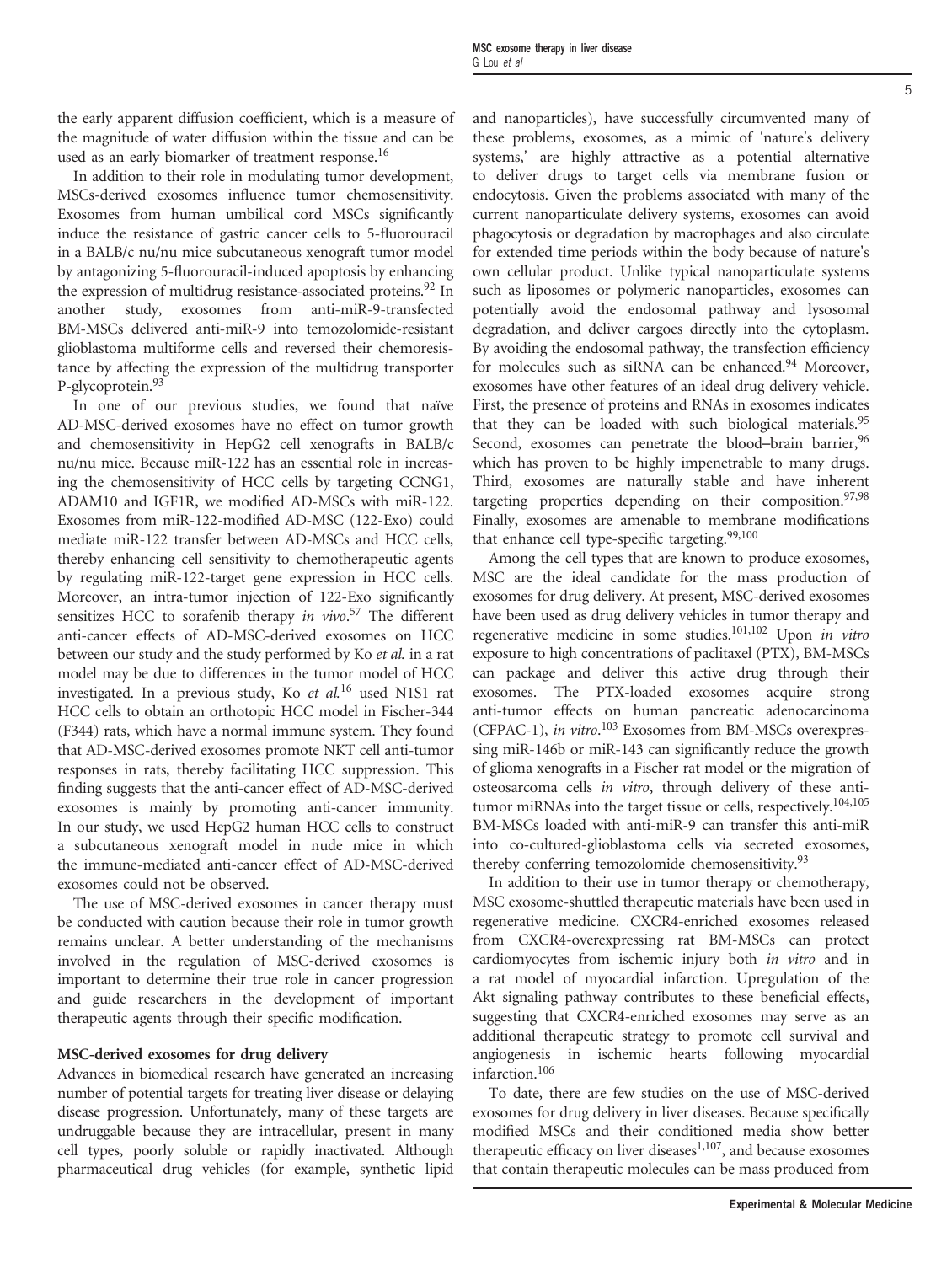<span id="page-5-0"></span>

Figure 1 MSC-derived exosomes represent an attractive therapeutic approach for treating liver diseases. Step 1: MSCs are isolated from bone marrow, adipose tissue and umbilical cord. Step 2: MSCs are modified with therapeutic molecules (i.e., mRNA, miRNAs and cytokines) or preconditioned by serum starvation, hypoxia and pharmacological and physical stimulation. Step 3: Exosomes loading therapeutic molecules are isolated from MSC-conditioned media, purified, characterized and quantified. Step 4: Administration of exosomes via veins (i.e., portal vein) to treat liver diseases, including acute liver injury, liver fibrosis and HCC. MSCs, mesenchymal stem cells; HCC, hepatocellular carcinoma.

MSCs, exosome-mediated drug delivery potentially engenders a novel approach for treating liver diseases such as hepatitis, liver fibrosis and HCC.

# CONCLUSIONS AND PROSPECTS

As stromal support cells, MSCs target housekeeping processes through their secreted exosomes to restore liver homeostasis and enable hepatocytes to recover, repair and regenerate. This observation provides the rationale for the therapeutic efficacy of MSCs and their secreted exosomes in a variety of liver diseases. Furthermore, by maintaining the therapeutic advantages of MSCs without the risk of iatrogenic tumor formation or of pulmonary embolisms due to intravenous administration, MSC-derived exosomes represent a highly attractive therapeutic approach for treating inflammatory liver diseases and HCC. Such exosomes also can be used as an adjuvant to support and complement other therapeutic modalities (Figure 1).

However, questions about the characterization, potency and quantification of MSC exosomes must be addressed before their clinical use. On the basis of preclinical studies, the amount of MSC exosomes needed to generate an equivalent effect as MSCs in tissue injury is roughly higher.<sup>[7](#page-6-0)</sup> Although MSCs are relatively easy to expand in vitro, their growth in culture is finite. Both new batches of MSCs, through immortalization and expansion by bioreactors, and more effective techniques for large-scale exosome production need to be developed. Moreover, there is still no gold standard to characterize MSC exosomes. Because MSCs are heterogeneous,

the exosomes isolated from them are also heterogeneous, and this heterogeneity may cause different effects on their target cells.<sup>84,[108](#page-8-0)</sup> In addition, the methods used to precondition MSC in stimulating exosome release, such as serum starvation, hypoxia and inflammation, change the surface and intracellular content of exosomes. Thus, to significantly advance exosomemediated therapy in clinical trials, effective methods that maintain the homogeneity of MSC-derived exosomes, involve robust and standardized characterization of MSC-derived exosomes, and include standardized safety data from preclinical animal models need to be developed.

# CONFLICT OF INTEREST

The authors declare no conflict of interest.

# ACKNOWLEDGEMENTS

This work was supported by the National Natural Science Fund (81000730 and 81201782), and the Key R&D projects of the Zhejiang province (2015C03045).

- 1 Kim MD, Kim SS, Cha HY, Jang SH, Chang DY, Kim W et al. Therapeutic effect of hepatocyte growth factor-secreting mesenchymal stem cells in a rat model of liver fibrosis. Exp Mol Med 2014; 46: e110.
- 2 Christ B, Brückner S, Winkler S. The therapeutic promise of mesenchymal stem cells for liver restoration. Trends Mol Med 2015; 21: 673–686.
- 3 Volarevic V, Nurkovic J, Arsenijevic N, Stojkovic M. Concise review: therapeutic potential of mesenchymal stem cells for the treatment of acute liver failure and cirrhosis. Stem Cells 2014; 32: 2818–2823.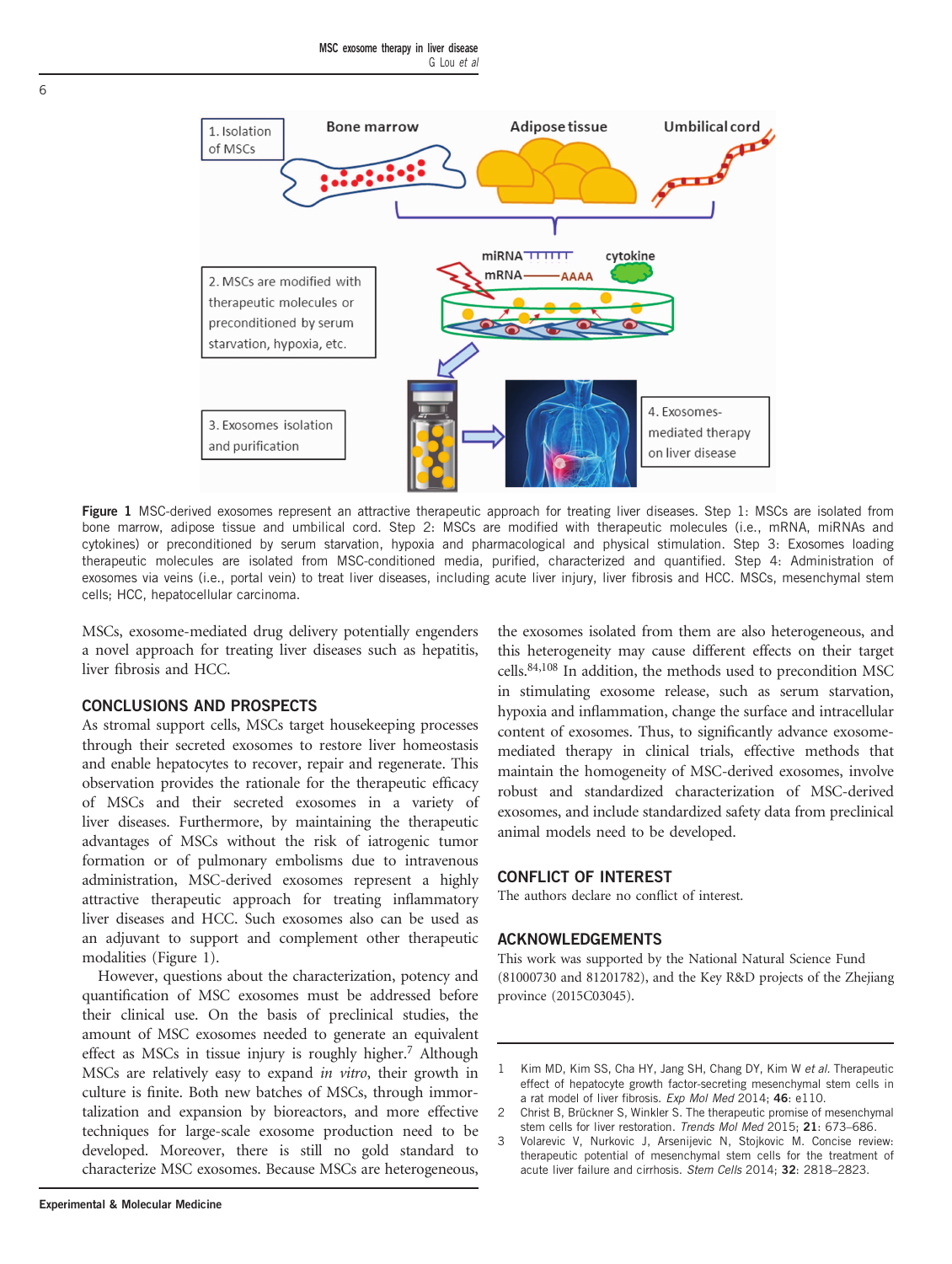- <span id="page-6-0"></span>5 Gnecchi M, Danieli P, Malpasso G, Ciuffreda MC. Paracrine mechanisms of mesenchymal stem cells in tissue repair. Methods Mol Biol 2016; 1416: 123–146.
- 6 Gnecchi M, He H, Liang OD, Melo LG, Morello F, Mu H et al. Paracrine action accounts for marked protection of ischemic heart by Akt-modified mesenchymal stem cells. Nat Med 2005; 11: 367–368.
- Phinney DG, Di Giuseppe M, Niah J, Sala E, Shiva S St, Croix CM et al. Mesenchymal stem cells use extracellular vesicles to outsource mitophagy and shuttle microRNAs. Nat Commun 2015; 6: 8472.
- 8 Wen D, Peng Y, Liu D, Weizmann Y, Mahato RI. Mesenchymal stem cell and derived exosome as small RNA carrier and Immunomodulator to improve islet transplantation. J Control Release 2016; 238: 166-175.
- 9 Arslan F, Lai RC, Smeets MB, Akeroyd L, Choo A, Aguor EN et al. Mesenchymal stem cell-derived exosomes increase ATP levels, decrease oxidative stress and activate PI3K/Akt pathway to enhance myocardial viability and prevent adverse remodeling after myocardial ischemia/ reperfusion injury. Stem Cell Res 2013; 10: 301–312.
- 10 Lin KC, Yip HK, Shao PL, Wu SC, Chen KH, Chen YT et al. Combination of adipose-derived mesenchymal stem cells (ADMSC) and ADMSC-derived exosomes for protecting kidney from acute ischemia-reperfusion injury. Int J Cardiol 2016; 216: 173–185.
- 11 Kim DK, Nishida H, An SY, Shetty AK, Bartosh TJ, Prockop DJ. Chromatographically isolated CD63+CD81+ extracellular vesicles from mesenchymal stromal cells rescue cognitive impairments after TBI. Proc Natl Acad Sci USA 2016; 113: 170-175.
- 12 Zhang B, Shi Y, Gong A, Pan Z, Shi H, Yang H et al. HucMSC exosomedelivered 14-3-3ζ orchestrates self-control of the Wnt response via modulation of YAP during cutaneous regeneration. Stem Cells 2016; 34: 2485–2500.
- 13 Tan CY, Lai RC, Wong W, Dan YY, Lim SK, Ho HK. Mesenchymal stem cell-derived exosomes promote hepatic regeneration in drug-induced liver injury models. Stem Cell Res Ther 2014; 5: 76.
- 14 Li T, Yan Y, Wang B, Qian H, Zhang X, Shen L et al. Exosomes derived from human umbilical cord mesenchymal stem cells alleviate liver fibrosis. Stem Cells Dev 2013; 22: 845–854.
- 15 Hyun J, Wang S, Kim J, Kim GJ, Jung Y. MicroRNA125b-mediated Hedgehog signaling influences liver regeneration by chorionic platederived mesenchymal stem cells. Sci Rep 2015; 5: 14135.
- 16 Ko SF, Yip HK, Zhen YY, Lee CC, Lee CC, Huang CC et al. Adipose-derived mesenchymal stem cell exosomes suppress hepatocellular carcinoma growth in a rat model: apparent diffusion coefficient, natural killer T-cell responses, and histopathological features. Stem Cells Int 2015; 2015: 853506.
- 17 Katsuda T, Kosaka N, Takeshita F, Ochiya T. The therapeutic potential of mesenchymal stem cell-derived extracellular vesicles. Proteomics 2013; 13: 1637–1653.
- 18 Hyenne V, Apaydin A, Rodriguez D, Spiegelhalter C, Hoff-Yoessle S, Diem M et al. RAL-1 controls multivesicular body biogenesis and exosome secretion. J Cell Biol 2015; 211: 27-37.
- 19 Peterson MF, Otoc N, Sethi JK, Gupta A, Antes TJ. Integrated systems for exosome investigation. Methods 2015; 87: 31–45.
- 20 de Gassart A, Geminard C, Fevrier B, Raposo G, Vidal M. Lipid raft-associated protein sorting in exosomes. Blood 2003; 102: 4336–4344.
- 21 Braicu C, Tomuleasa C, Monroig P, Cucuianu A, Berindan-Neagoe I, Calin GA. Exosomes as divine messengers: are they the Hermes of modern molecular oncology? Cell Death Differ 2015; 22: 34–45.
- 22 Schey KL, Luther JM, Rose KL. Proteomics characterization of exosome cargo. Methods 2015; 87: 75–82.
- 23 Escola JM, Kleijmeer MJ, Stoorvogel W, Griffith JM, Yoshie O, Geuze HJ. Selective enrichment of tetraspan proteins on the internal vesicles of mul-tivesicular endosomes and on exosomes secreted by human B-lymphocytes. J Biol Chem 1998; 273: 20121–20127.
- 24 Zitvogel L, Regnault A, Lozier A, Wolfers J, Flament C, Tenza D et al. Eradicationof established murine tumors using a novel cell-free vaccine: dendritic cell-derived exosomes. Nat Med 1998; 4: 594–600.
- 25 Pitt JM, Charrier M, Viaud S, Andre F, Besse B, Chaput N et al. Dendritic cell-derived exosomes as immunotherapies in the fight against cancer. J Immunol 2014; 193: 1006–1011.
- 26 Anderson MR, Kashanchi F, Jacobson S. Exosomes in viral disease. Neurotherapeutics 2016; 13: 535-546.
- 27 Schorey JS, Harding CV. Extracellular vesicles and infectious diseases: new complexity to an old story. J Clin Invest 2016; 126: 1181-1189.
- 28 Fevrier B, Vilette D, Archer F, Loew D, Faigle W, Vidal M et al. Cells release pri-ons in association with exosomes. Proc Natl Acad Sci USA 2004; 101: 9683–9688.
- 29 Madison MN, Okeoma CM. Exosomes: implications in HIV-1 pathogenesis. Viruses 2015; 7: 4093–4118.
- 30 Wurdinger T, Gatson NN, Balaj L, Kaur B, Breakefield XO, Pegtel DM. Extracellular vesicles and their convergence with viral pathways. Adv Virol 2012; 2012: 767694.
- 31 Temme S, Eis-Hübinger AM, McLellan AD, Koch N. The herpes simplex virus-1 encoded glycoprotein B diverts HLA-DR into the exosome pathway. J Immunol 2010; 184: 236–243.
- 32 Masciopinto F, Giovani C, Campagnoli S, Galli-Stampino L, Colombatto P, Brunetto M et al. Association of hepatitis C virus envelope proteins with exosomes. Eur J Immunol 2004; 34: 2834–2842.
- 33 Hosseini HM, Fooladi AA, Nourani MR, Ghanezadeh F. The role of exosomes in infectious diseases. Inflamm Allergy Drug Targets 2013; 12: 29–37.
- 34 Bhatnagar S, Schorey JS. Exosomes released from infected macrophages contain Mycobacterium avium glycopeptidolipids and are proinflammatory. J Biol Chem 2007; 282: 25779–25789.
- 35 Xiao D, Barry S, Kmetz D, Egger M, Pan J, Rai SN et al. Melanoma cell-derived exosomes promote epithelial–mesenchymal transition in primary melanocytes through paracrine/autocrine signaling in the tumor microenvironment. Cancer Lett 2016; 376: 318-327.
- 36 Kucharzewska P, Christianson HC, Welch JE, Svensson KJ, Fredlund E, Ringnér M et al. Exosomes reflect the hypoxic status of glioma cells and mediate hypoxia-dependent activation of vascular cells during tumor development. Proc Natl Acad Sci USA 2013; 110: 7312–7317.
- 37 Valenti R, Huber V, Filipazzi P, Pilla L, Sovena G, Villa A et al. Human tumor-released microvesicles promote the differentiation of myeloid cells with transforming growth factor-mediated suppressive activity on T lympho-cytes. Cancer Res 2006; 66: 9290–9298.
- 38 Zhang L, Zhang S, Yao J, Lowery FJ, Zhang Q, Huang WC et al. Microenvironment-induced PTEN loss by exosomal microRNA primes brain metastasis outgrowth. Nature 2015; 527: 100–104.
- 39 Stuendl A, Kunadt M, Kruse N, Bartels C, Moebius W, Danzer KM et al. Induction of α-synuclein aggregate formation by CSF exosomes from patients with Parkinson's disease and dementia with Lewy bodies. Brain 2016; 139: 481–494.
- 40 Yuyama K, Sun H, Usuki S, Sakai S, Hanamatsu H, Mioka T et al. A potential function for neuronal exosomes: sequestering intracerebral amyloid-β peptide. FEBS Lett 2015; 589: 84-88.
- 41 Kato T, Miyaki S, Ishitobi H, Nakamura Y, Nakasa T, Lotz MK et al. Exosomes from IL-1beta stimulated synovial fibroblasts induce osteoarthritic changesin articular chondrocytes. Arthritis Res Ther 2014; 16: R163.
- 42 Sluijter JP, van Rooij E. Exosomal microRNA clusters are important for the therapeutic effect of cardiac progenitor cells. Circ Res 2015; 116: 219–221.
- 43 Lopez-Verrilli MA, Picou F, Court FA. Schwann cell-derived exosomes enhance axonal regeneration in the peripheral nervous system. Glia 2013; 61: 1795–1806.
- 44 Haney MJ, Klyachko NL, Zhao Y, Gupta R, Plotnikova EG, He Z et al. Exosomes as drug delivery vehicles for Parkinson's disease therapy. J Control Release 2015; 207: 18–30.
- 45 Lai RC, Yeo RW, Lim SK. Mesenchymal stem cell exosomes. Semin Cell Dev Biol 2015; 40: 82–88.
- 46 Lai RC, Tan SS, Teh BJ, Sze SK, Arslan F, de Kleijn DP et al. Proteolytic potential of the MSC exosome proteome: implications for an exosomemediated delivery of therapeutic proteasome. Int J Proteomics 2012; 2012: 971907.
- 47 Chen TS, Lai RC, Lee MM, Choo AB, Lee CN, Lim SK. Mesenchymal stemcell secretes microparticles enriched in pre-microRNAs. Nucleic Acids Res 2010; 38: 215–224.
- 48 Maumus M, Jorgensen C, Noël D. Mesenchymal stem cells in regenerative medicine applied to rheumatic diseases: role of secretome and exosomes. Biochimie 2013; 95: 2229–2234.
- Lai RC, Chen TS, Lim SK. Mesenchymal stem cell exosome: a novel stem cell-based therapy for cardiovascular disease. Regen Med 2011; 6: 481–492.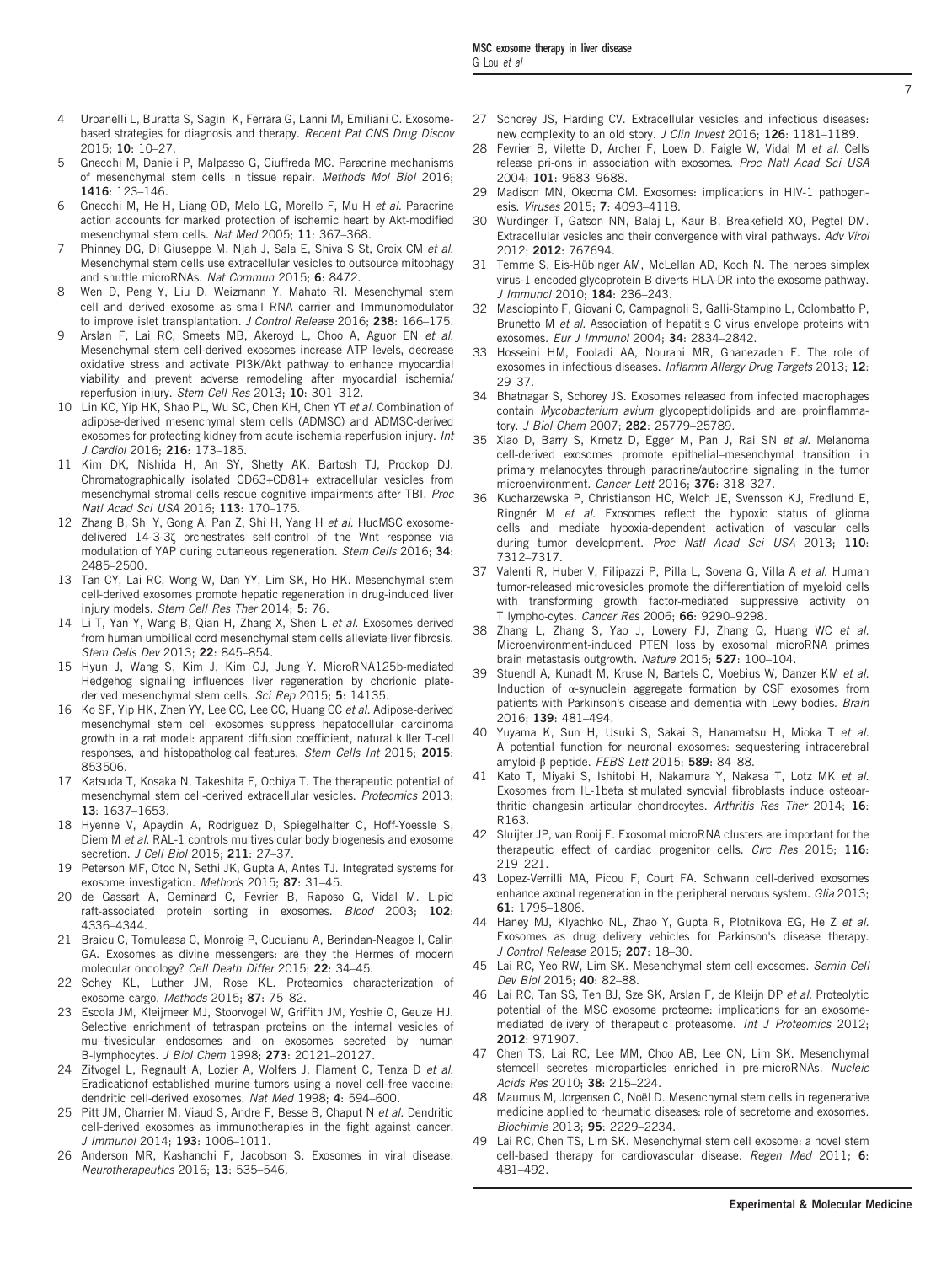- <span id="page-7-0"></span>50 Lai RC, Yeo RW, Tan KH, Lim SK. Mesenchymal stem cell exosome ameliorates reperfusion injury through proteomic complementation. Regen Med 2013; 8: 197–209.
- 51 Tian T, Zhu YL, Zhou YY, Liang GF, Wang YY, Hu FH et al. Exosome uptake through clathrin-mediated endocytosis and macropinocytosis and mediating miR-21 delivery. J Biol Chem 2014; 289: 22258–22267.
- 52 Vickers KC, Remaley AT. Lipid-based carriers of microRNAs and intercellular communication. Curr Opin Lipidol 2012; 23: 91–97.
- 53 Parolini I, Federici C, Raggi C, Lugini L, Palleschi S, De Milito A et al. Microenvironmental pH is a key factor for exosome traffic in tumor cells. J Biol Chem 2009; 284: 34211–34222.
- 54 Rotstein OD, Nasmith PE, Grinstein S. The bacteroides by-product succinicacid inhibits neutrophil respiratory burst by reducing intracellular pH. Infect Immun 1987; 55: 864–870.
- 55 Marote A, Teixeira FG, Mendes-Pinheiro B, Salgado AJ. MSCs-derived exosomes cell-secreted nanovesicles with regenerative potential. Front Pharmacol 2016; 7: 231.
- 56 Konala VB, Mamidi MK, Bhonde R, Das AK, Pochampally R, Pal R. The current landscape of the mesenchymal stromal cell secretome: a new paradigm for cell-free regeneration. Cytotherapy 2016; 18: 13-24.
- 57 Lou G, Song X, Yang F, Wu S, Wang J, Chen Z et al. Exosomes derived from miR-122-modified adipose tissue-derived MSCs increase chemosensitivity of hepatocellular carcinoma. J Hematol Oncol 2015; 8: 122.
- 58 Fiore EJ, Mazzolini G, Aquino JB. Mesenchymal stem/stromal cells in liver fibrosis: recent findings, old/new caveats and future perspectives. Stem Cell Rev 2015; 11: 586–597.
- 59 Huang B, Cheng X, Wang H, Huang W, la Ga HuZ, Wang D et al. Mesenchymal stem cells and their secreted molecules predominantly ameliorate fulminant hepatic failure and chronic liver fibrosis in mice respectively. J Transl Med 2016; 14: 45.
- 60 Li J, Ghazwani M, Zhang Y, Lu J, Li J, Fan J et al. miR-122 regulates collagen production via targeting hepatic stellate cells and suppressing P4HA1 expression. J Hepatol 2013; 58: 522-528.
- 61 Yang JJ, Liu LP, Tao H, Hu W, Shi P, Deng ZY et al. MeCP2 silencing of LncRNA H19 controls hepatic stellate cell proliferation by targeting IGF1R. Toxicology 2016; 359-360: 39-46.
- 62 Zhou Y, Xu H, Xu W, Wang B, Wu H, Tao Y et al. Exosomes released by human umbilical cord mesenchymal stem cells protect against cisplatininduced renal oxidative stress and apoptosis in vivo and in vitro. Stem Cell Res Ther 2013; 4: 34.
- 63 Bruno S, Grange C, Deregibus MC, Calogero RA, Saviozzi S, Collino F et al. Mesenchymal stem cell-derived microvesicles protect against acute tubular injury. J Am Soc Nephrol 2009; 20: 1053–1067.
- 64 Zou X, Zhang G, Cheng Z, Yin D, Du T, Ju G et al. Microvesicles derived from human Wharton's Jelly mesenchymal stromal cells ameliorate renal ischemia-reperfusion injury in rats by suppressing CX3CL1. Stem Cell Res Ther 2014; 5: 40.
- 65 He J, Wang Y, Sun S, Yu M, Wang C, Pei X et al. Bone marrow stem cellsderived microvesicles protect against renal injury in the mouse remnant kidney model. Nephrology 2012; 17: 493–500.
- 66 Reis LA, Borges FT, Simoes MJ, Borges AA, Sinigaglia-Coimbra R, Schor N. Bone marrow-derived mesenchymal stem cells repaired but did not prevent gentamicin-induced acute kidney injury through paracrine effects in rats. PLoS ONE 2012; 7: e44092.
- 67 Zhang H, Xiang M, Meng D, Sun N, Chen S. Inhibition of myocardial ischemia/reperfusion injury by exosomes secreted from mesenchymal stem cells. Stem Cells Int 2016; 2016: 4328362.
- 68 Lai RC, Arslan F, Lee MM, Sze NS, Choo A, Chen TS et al. Exosome secreted by MSC reduces myocardial ischemia/reperfusion injury. Stem Cell Res 2010; 4: 214–222.
- 69 Huang L, Ma W, Ma Y, Feng D, Chen H, Cai B. Exosomes in mesenchymal stem cells, a new therapeutic strategy for cardiovascular diseases? Int J Biol Sci 2015; 11: 238–245.
- 70 Teng X, Chen L, Chen W, Yang J, Yang Z, Shen Z. Mesenchymal stem cellderived exosomes improve the microenvironment of infarcted myocardium contributing to angiogenesis and anti-inflammation. Cell Physiol Biochem 2015; 37: 2415–2424.
- 71 Zhang Y, Cai W, Huang Q, Gu Y, Shi Y, Huang J et al. Mesenchymal stem cells alleviate bacteria-induced liver injury in mice by inducing regulatory dendritic cells. Hepatology 2014; 59: 671-682.
- 72 Quintanilha LF, Takami T, Hirose Y, Fujisawa K, Murata Y, Yamamoto N et al. Canine mesenchymal stem cells show antioxidant properties against thioacetamide-induced liver injury in vitro and in vivo. Hepatol Res 2014; 44: E206–E217.
- 73 Fu J, Zhang H, Zhuang Y, Liu H, Shi Q, Li D et al. The role of N-acetyltransferase 8 in mesenchymal stem cell-based therapy for liver ischemia/reperfusion injury in rats. PLoS ONE 2014; 9: e103355.
- 74 Zhang J, Zhou S, Zhou Y, Feng F, Wang Q, Zhu X et al. Hepatocyte growth factor gene-modified adipose-derived mesenchymal stem cells ameliorate radiation induced liver damage in a rat model. PLoS ONE 2014; 9: e114670.
- 75 van Poll D, Parekkadan B, Cho CH, Berthiaume F, Nahmias Y, Tilles AW et al. Mesenchymal stem cell-derived molecules directly modulate hepatocellular death and regeneration in vitro and in vivo. Hepatology 2008; 47: 1634–1643.
- 76 Chen YX, Zeng ZC, Sun J, Zeng HY, Huang Y, Zhang ZY. Mesenchymal stem cell-conditioned medium prevents radiation-induced liver injury by inhibiting inflammation and protecting sinusoidal endothelial cells. J Radiat Res 2015; 56: 700–708.
- 77 Bergfeld SA, DeClerck YA. Bone marrow-derived mesenchymal stem cells and the tumor microenvironment. Cancer Metastasis Rev 2010; 29: 249–261.
- 78 Barcellos-de-Souza P, Comito G, Pons-Segura C, Taddei ML, Gori V, Becherucci V et al. Mesenchymal stem cells are recruited and activated into carcinoma-associated fibroblasts by prostate cancer microenvironment-derived TGF-β1. Stem Cells 2016; 34: 2536–2547.
- 79 Takahara K, Ii M, Inamoto T, Nakagawa T, Ibuki N, Yoshikawa Y et al. microRNA-145 mediates the inhibitory effect of adipose tissue-derived stromal cells on prostate cancer. Stem Cells Dev 2016; 25: 1290-1298.
- Zhou HS, Su XF, Fu XL, Wu GZ, Luo KL, Fang Z et al. Mesenchymal stem cells promote pancreatic adenocarcinoma cells invasion by transforming growth factor-β1 induced epithelial–mesenchymal transition. Oncotarget 2016; 7: 41294–41305.
- 81 De Boeck A, Pauwels P, Hensen K, Rummens JL, Westbroek W, Hendrix A et al. Bone marrow-derived mesenchymal stem cells promote colorectal cancer progression through paracrine neuregulin 1/HER3 signalling. Gut 2013; 62: 550–560.
- 82 Norozi F, Ahmadzadeh A, Shahrabi S, Vosoughi T, Saki N. Mesenchymal stem cells as a double-edged sword in suppression or progression of solid tumor cells. Tumour Biol 2016; 37: 11679–11689.
- Webber J, Yeung V, Clayton A. Extracellular vesicles as modulators of the cancer microenvironment. Semin Cell Dev Biol 2015; 40: 27–34.
- 84 Roccaro AM, Sacco A, Maiso P, Azab AK, Tai YT, Reagan M et al. BM mesenchymal stromal cell-derived exosomes facilitate multiple myeloma progression. J Clin Invest 2013; 123: 1542–1555.
- 85 Du T, Ju G, Wu S, Cheng Z, Cheng J, Zou X et al. Microvesicles derived from human Wharton's jelly mesenchymal stem cells promote human renal cancer cell growth and aggressiveness through induction of hepatocyte growth factor. PLoS ONE 2014; 9: e96836.
- 86 Zhu W, Huang L, Li Y, Zhang X, Gu J, Yan Y et al. Exosomes derived from human bone marrow mesenchymal stem cells promote tumor growth in vivo. Cancer Lett 2012; 315: 28–37.
- 87 Shi S, Zhang Q, Xia Y, You B, Shan Y, Bao L et al. Mesenchymal stem cell-derived exosomes facilitate nasopharyngeal carcinoma progression. Am J Cancer Res 2016; 6: 459–472.
- 88 Bruno S, Collino F, Deregibus MC, Grange C, Tetta C, Camussi G. Microvesicles derived from human bone marrow mesenchymal stem cells inhibit tumor growth. Stem Cells Dev 2013; 22: 758-771.
- 89 Lee JK, Park SR, Jung BK, Jeon YK, Lee YS, Kim MK et al. Exosomes derived from mesenchymal stem cells suppress angiogenesis by downregulating VEGF expression in breast cancer cells. PLoS ONE 2013; 8: e84256.
- 90 Alcayaga-Miranda F, González PL, Lopez-Verrilli A, Varas-Godoy M, Aguila-Díaz C, Contreras L et al. Prostate tumor-induced angiogenesis is blocked by exosomes derived from menstrual stem cells through the inhibition of reactive oxygen species. Oncotarget 2016; 7: 44462–44477.
- 91 Klopp AH, Gupta A, Spaeth E, Andreeff M, Marini F 3rd. Concise review: dissecting a discrepancy in the literature: do mesenchymal stem cells support or suppress tumor growth? Stem Cells 2011; 29: 11-19.
- Ji R, Zhang B, Zhang X, Xue J, Yuan X, Yan Y et al. Exosomes derived from human mesenchymal stem cells confer drug resistance in gastric cancer. Cell Cycle 2015; 14: 2473–2483.
- 93 Munoz JL, Bliss SA, Greco SJ, Ramkissoon SH, Ligon KL, Rameshwar P. Delivery of functional anti-miR-9 by mesenchymal stem cell-derived exosomes to glioblastoma multiforme cells conferred chemosensitivity. Mol Ther Nucleic Acids 2013; 2: e126.